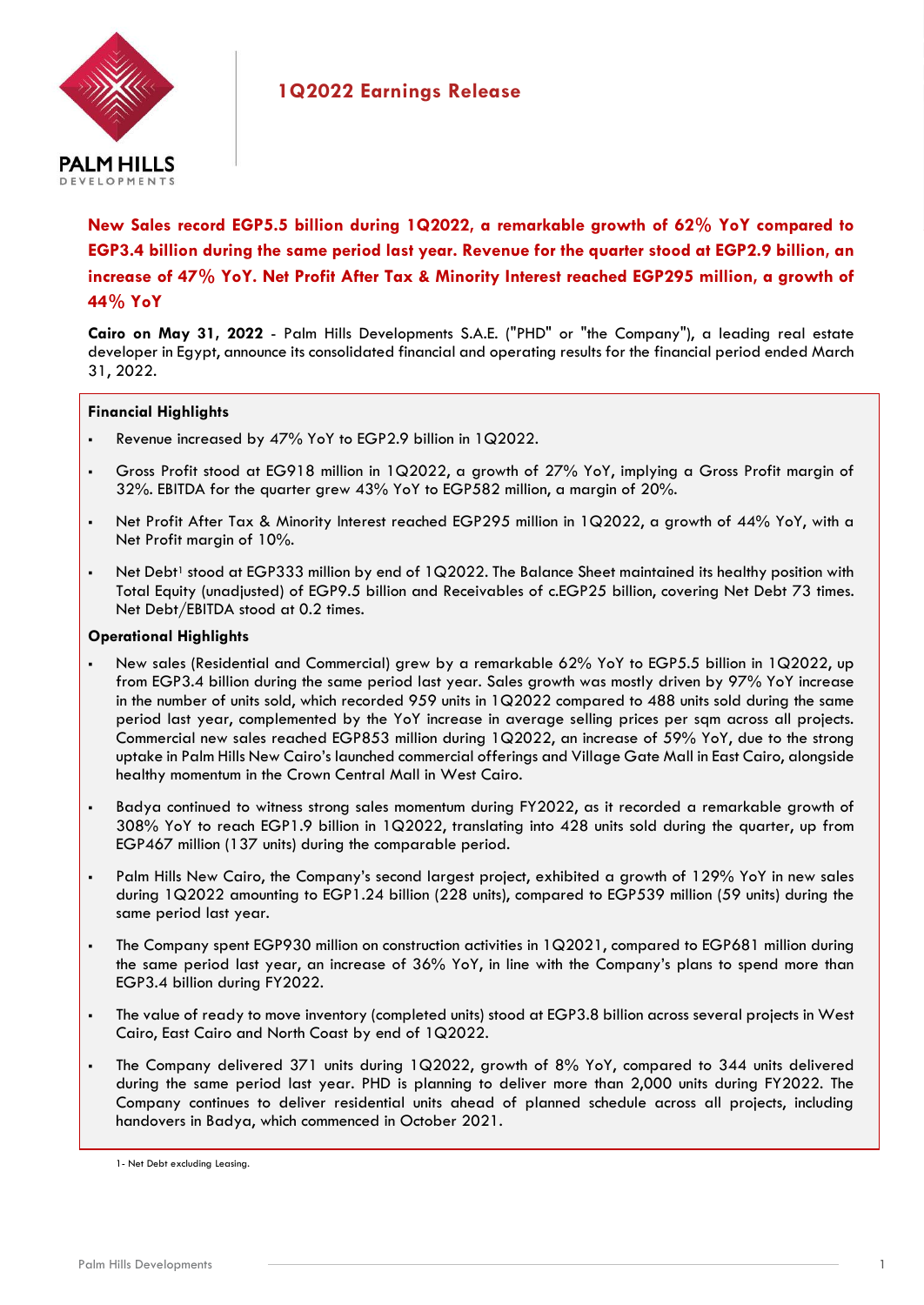

## **Yasseen Mansour, Executive Chairman comments:**

I am pleased to share with you 1Q2022 results, another strong quarter for the Company in terms of operational and financial performance.

Our operations continued to progress during the period with new sales improving 62% YoY to mark EGP5.5 billion, which was a function of selling more units at higher selling prices. We handed over 371 units during the quarter, an increase of 8% YoY and expect a ramp up in deliveries during the rest of the year. We spent EGP930 million on construction activities during 1Q2022, a growth of 36% YoY, as we maintain our steady focus on increasing construction spending to hedge against any unforeseen cost inflation in the coming quarters.

Badya continued to progress in terms of new sales, construction and handovers momentum. Sales in Badya grew by a remarkable 308% YoY to reach EGP1.9 billion with 428 units sold during 1Q2022. We are planning to deliver more than c.500 units in Badya during 2022 and expect Badya to be the largest contributor to this year's sales.

During 1Q2022, the Company successfully concluded its first Islamic Sukuk issuance of c.EGP3.25 billion with the objective of further strengthening Badya's funding.

Our Net Debt stood at EGP333 million by end of 1Q2022, the lowest level in the Company's history. Receivables reached EGP25 billion by end of the quarter, covering Net Debt 73 times. Net Debt/EBITDA stood at 0.2 times by end of period.

Despite various macro and geopolitical challenges around the globe, we are still confident about the Company's ability to meet FY2022 announced operational and financial targets. Real Estate has always been and will continue to be a primary hedging tool against inflation even during periods with attractive interest rates.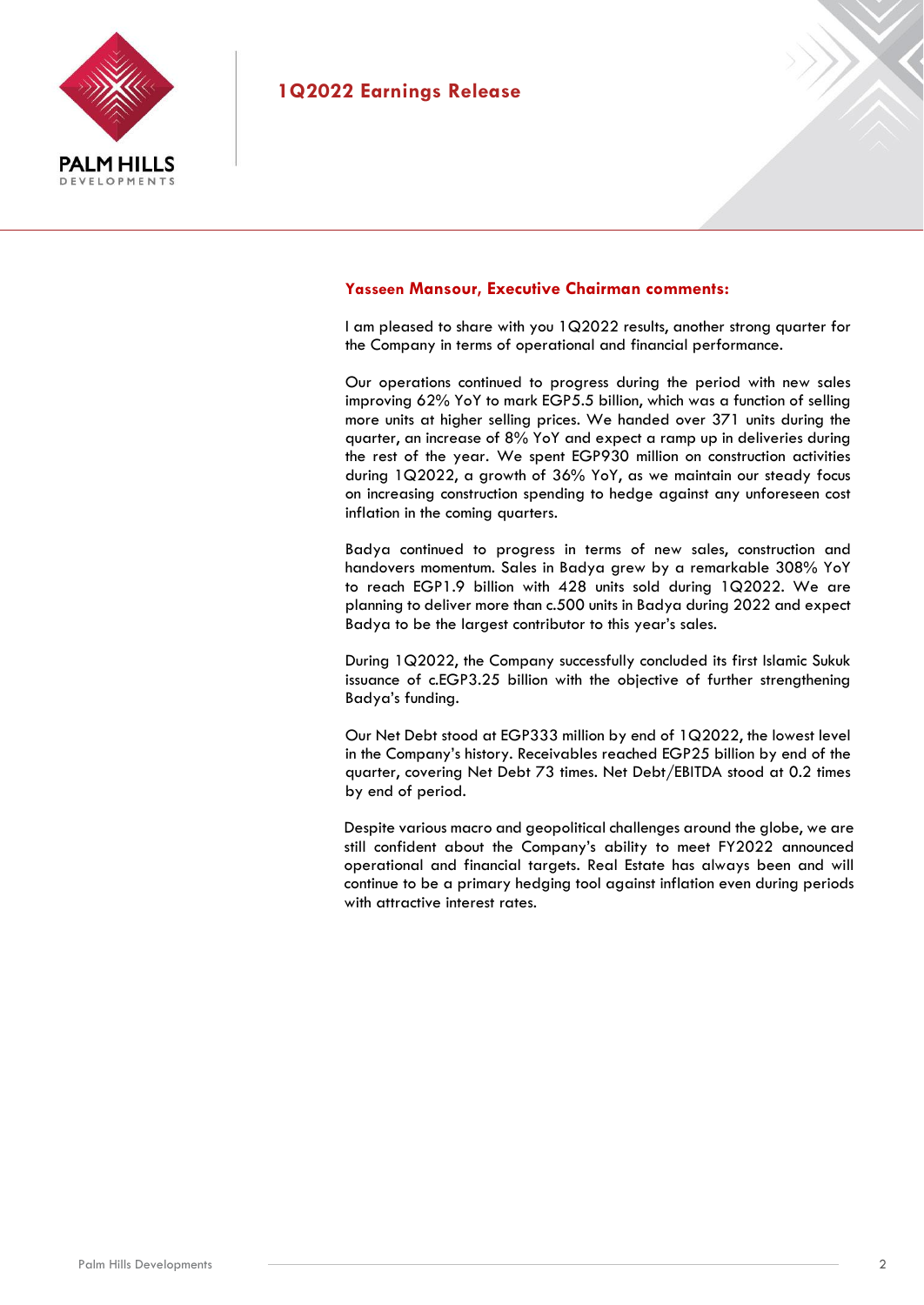

#### Revenue (2019-1Q2022, EGP Million)



EBITDA & EBITDA Margin (2019-1Q2022, EGP Million)



Net Profit after Tax & Minority Interest (2019-1Q2022, EGP Million)



## **Financial Review**

| <b>EGP Million</b>                        | 1Q2022 | 1Q2021 | Change |
|-------------------------------------------|--------|--------|--------|
| Revenue                                   | 2,904  | 1,978  | 47%    |
| <b>Gross Profit</b>                       | 918    | 721    | 27%    |
| Gross Profit margin                       | 32%    | 36%    | (4pp)  |
| <b>EBITDA</b>                             | 582    | 408    | 43%    |
| <b>EBITDA</b> margin                      | 20%    | 21%    | (1pp)  |
| Net Profit before Tax & Minority Interest | 415    | 302    | 38%    |
| Net Profit after Tax & Minority Interest  | 295    | 205    | 44%    |
| Net Profit margin                         | 10%    | 10%    | -      |

Revenue amounted to EGP2.9 billion in 1Q2022, implying an increase of 47% YoY, driven by the YoY increase in sales of primary and secondary homes as well as commercial units, complemented by contribution from ready to move units and growth in the number of handed over units.

In 1Q2022, Gross Profit stood at EG918 million, a growth of 27% YoY, yet Gross Profit margin came lower at 32%, mainly due to the mix in delivered units.

EBITDA for the quarter amounted to EGP582 million, an increase of 43% YoY, with a margin of 20%, compared to 21% during 1Q2021.

Net Profit After Tax & Minority Interest reached EGP295 million in 1Q2022, a growth of 44% YoY, with a Net Profit margin of 10%.

Net Debt stood at EGP333 million by end of 1Q2022, compared to EGP345 million by end of FY2021. The Balance Sheet maintained its healthy position with Total Equity (unadjusted) of EGP9.5 billion and Receivables of c.EGP25 billion, covering Net Debt 73 times. Net Debt/EBITDA stood at 0.2 times.

## **Operational Review**

New sales (Residential and Commercial) increased 62% YoY to mark EGP5.5 billion in 1Q2022, representing 959 units sold, compared to EGP3.4 billion (488 units sold) during the same period last year, complemented by the YoY increase in average selling prices per sqm across all projects.

Residential new sales grew 63% YoY to reach EGP4.7 billion in 1Q2022, from which Badya accounted for 41%, Commercial new sales stood at EGP853 million during 1Q2022, a growth of 59% YoY.

The following chart illustrates percentage contribution of each operating region to new sales (Residential & Commercial) during 1Q2022: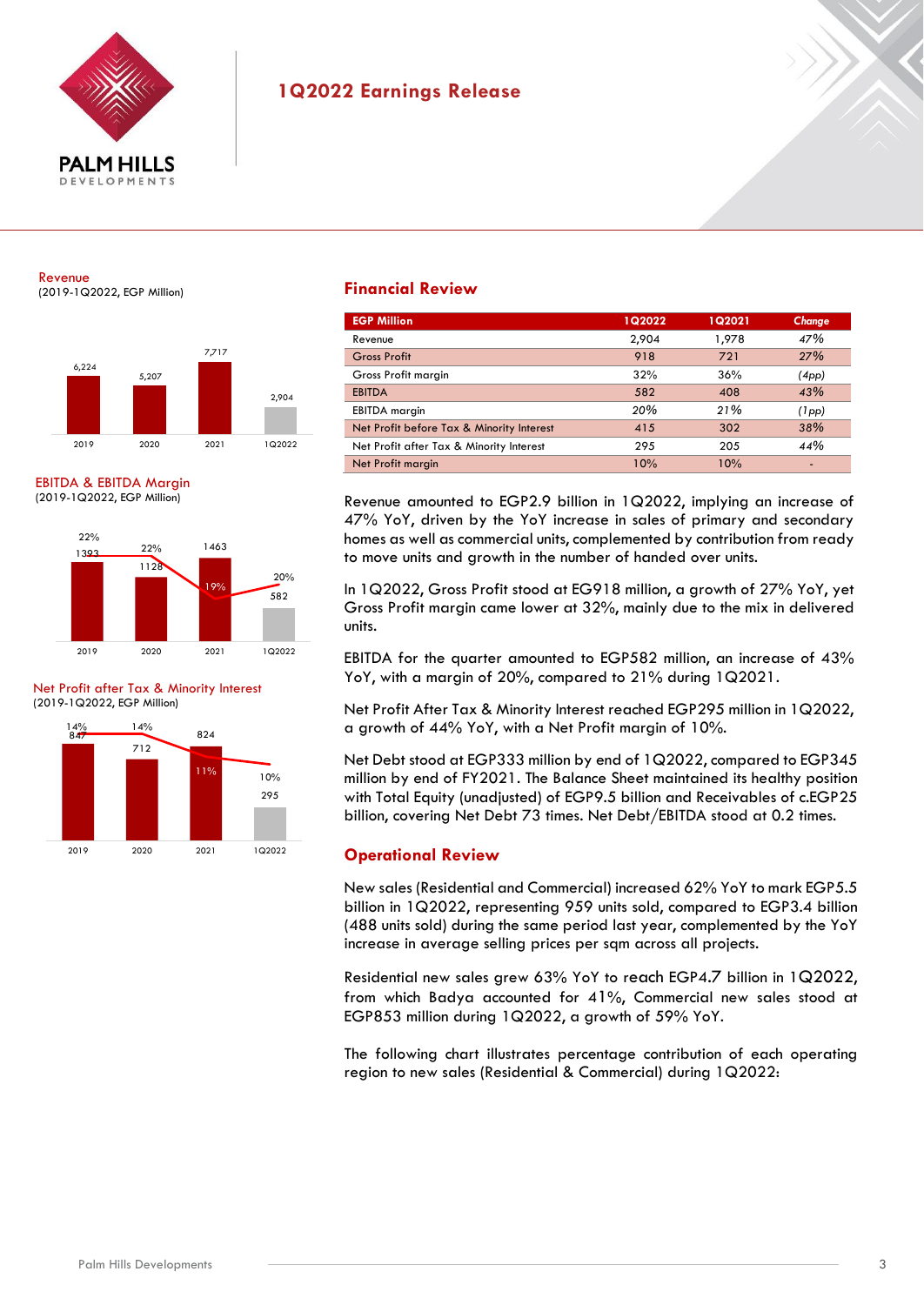

New Sales, All Regions<sup>1</sup>





## New Sales, West Cairo



### New Sales, East Cairo<sup>1</sup>



#### New Sales, North Coast & Alexandria<sup>1</sup> (2019-1Q2022, EGP Million)





In West Cairo, new sales grew 55% YoY to EGP2.8 billion during 1Q2022. Residential sales contributed EGP2.5 billion, mostly in Badya having achieved EGP1.9 billion during the quarter, followed by The Crown, complemented by an uptake of ready to move units. Commercial sales amounted to EGP338 million during 1Q2022 with the Crown Central as the largest contributor.

In East Cairo, new sales stood at EGP1.8 billion during 1Q2022, a growth of 164% YoY, driven by ongoing demand for residential and commercial offerings in Palm Hills New Cairo, complemented steady uptake of ready to move units. Commercial sales amounted to EGP499 million, mostly generated by Palm Hills New Cairo and Village Gate Mall, where the latter was successfully launched towards end of FY2021.

In the North Coast and Alexandria region, the Company achieved new sales of EGP872 million during 1Q2022, a decrease of 2% YoY due to the demand factor for secondary homes, which usually peaks during the summer season.

PHD handed over 371 units (Residential & Commercial) during 1Q2022, up from 344 units delivered during the same period last year. PHD continues to deliver units in Badya, The Crown and Palm Hills New Cairo ahead of planned delivery schedule. Handovers for the period were mainly in the following projects: Palm Hills New Cairo, Hacienda White, the Crown and Palm Parks. It is worthy to note that 1,204 units were released from construction and are currently available for delivery within livable zone.

Construction spending increased 36% YoY to reach EGP930 million during 1Q2022, compared to EGP681 million during the same period last year. Spending during the period was mostly on Palm Hills New Cairo, Badya, Palm Hills Alexandria, Palm Parks, The Crown and Capital Gardens.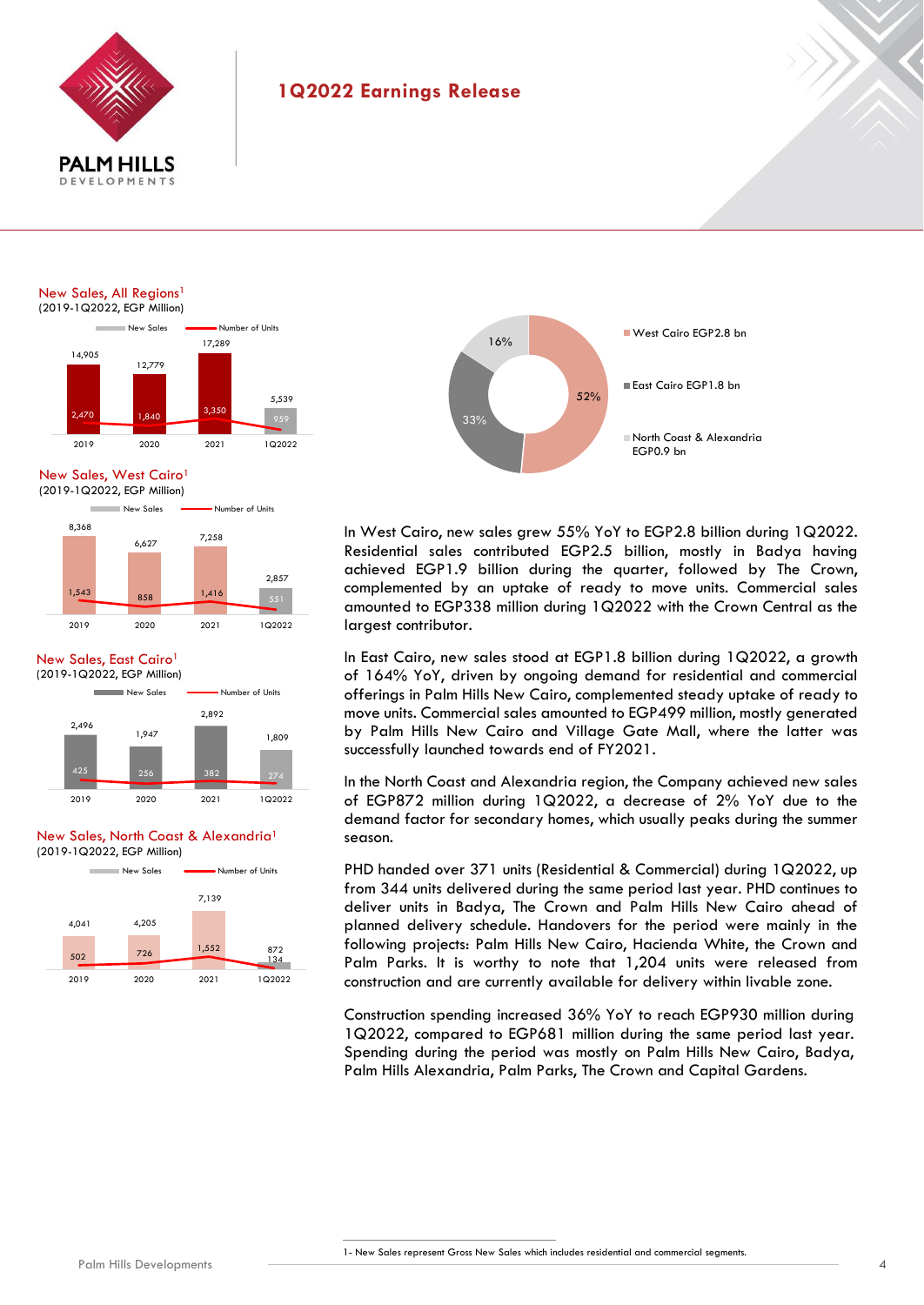

## **Consolidated Income Statement 2**

| <b>EGP Thousand</b>                                             | 1Q2022      | 1Q2021        | $\%$              |
|-----------------------------------------------------------------|-------------|---------------|-------------------|
| Revenue                                                         | 2,903,787   | 1,977,920     | 47%               |
| Cost of Revenue                                                 | (1,985,453) | (1, 256, 391) | 58%               |
| <b>Gross Profit</b>                                             | 918,334     | 721,529       | 27%               |
| Gross Profit margin                                             | 32%         | 36%           | (4pp)             |
| General Administrative, Selling and Marketing Expenses          | (335,763)   | (312,958)     | 7%                |
| <b>EBITDA</b>                                                   | 582,571     | 408,571       | 43%               |
| <b>EBITDA</b> margin                                            | 20%         | 21%           | (1pp)             |
| <b>Administrative Depreciation</b>                              | (43, 552)   | (40,995)      | 6%                |
| <b>Operating Profit</b>                                         | 539,020     | 367,576       | 47%               |
| Less:                                                           |             |               |                   |
| Finance Cost & Interests <sup>3</sup>                           | (150, 265)  | (64,443)      | 133%              |
| Provisions                                                      | (1,650)     | (3,396)       | (51%)             |
| <b>Estimated Credit Loss</b>                                    | (726)       | 98            | <b>NA</b>         |
| Add:                                                            |             |               |                   |
| Interest Income - Amortization of Discount on Notes Receivables | 11,982      | 3,824         | 213%              |
| Gain on Investment in Fair Value through Profit or Loss         | 1,467       | 5,245         | (72%)             |
| Interest Income on Held to Maturity Investments                 | 15,274      | 9,651         | 58%               |
| Net Profit Before Income Tax & Minority Interest                | 415,102     | 301,739       | 38%               |
| Income Tax Expense                                              | (109, 197)  | (84,160)      | 30%               |
| Deferred Tax                                                    | (101)       | (181)         | (44%)             |
| <b>Net Profit After Tax</b>                                     | 305,805     | 217,398       | 41%               |
| Non-Controlling Interest                                        | (10, 839)   | (12,670)      | (14%)             |
| Net Profit After Tax & Minority Interest                        | 294,966     | 204,728       | 44%               |
| Net Profit After Tax & Minority Interest margin                 | 10.2%       | 10.4%         | 0.2 <sub>pp</sub> |

X

<sup>2-</sup> The Company's Consolidated Financial Statements for the period ended March 31, 2022, prepared in accordance with Egyptian Accounting Standards<br>("EAS"),canbedownloadedfromourCompany'swebsite:<u>www.palmhillsdevelopments.co</u>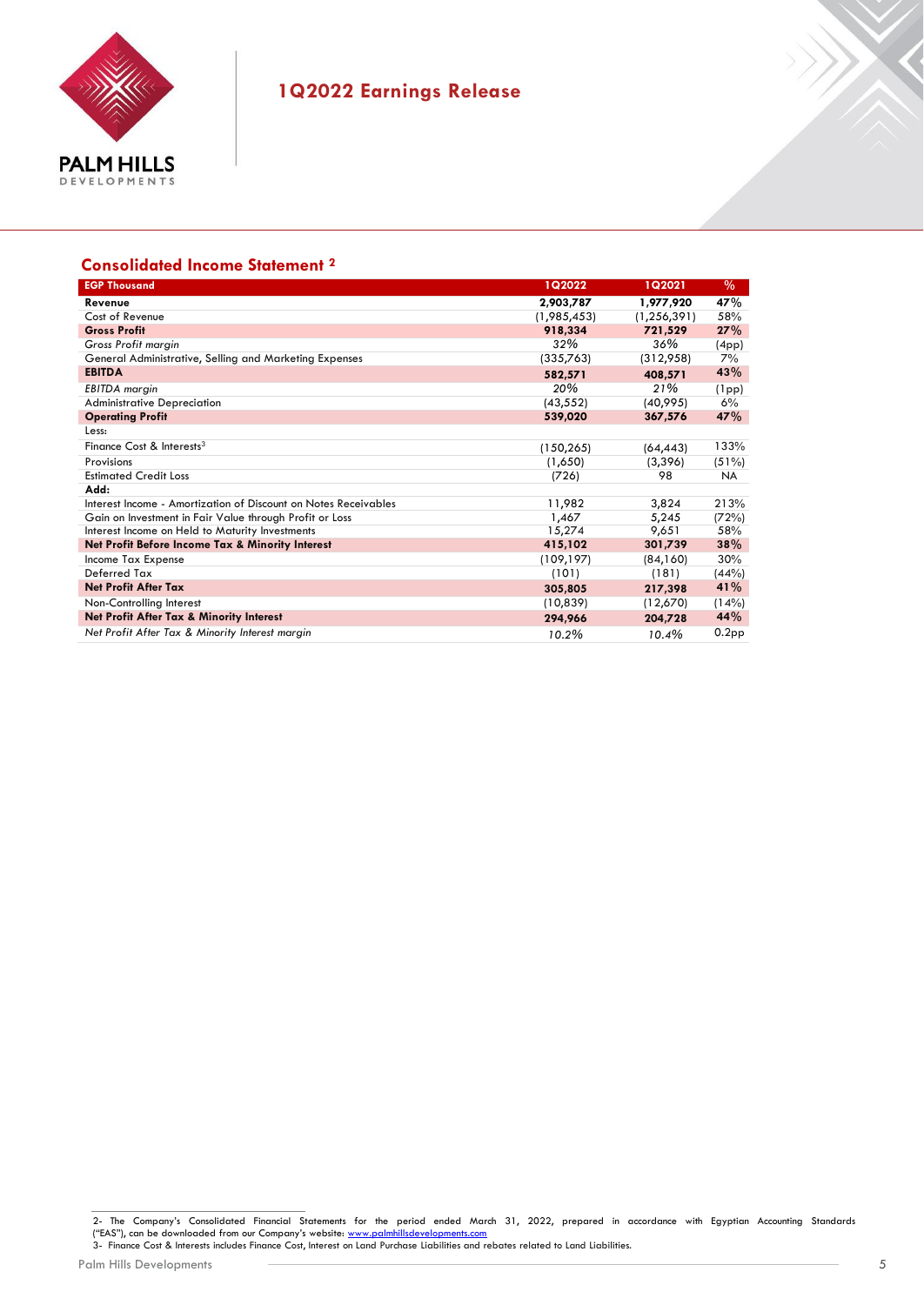

| <b>Balance Sheet</b>                                                  |                        |                        |
|-----------------------------------------------------------------------|------------------------|------------------------|
| <b>EGP Thousand</b>                                                   | March 31, 2022         | December 31, 2021      |
| <b>Long-Term Assets</b>                                               |                        |                        |
| Investments in Associates                                             | 332,566                | 213,673                |
| <b>Investment Property</b>                                            | 169,848                | 170,829                |
| Fixed Assets (Net)                                                    | 2,681,111              | 2,718,635              |
| <b>Projects Under Construction</b>                                    | 4,112                  | 7,640                  |
| Advance Payments for Investments Acquisitions<br>Deferred Tax Asset   | 194,907<br>498         | 194,907<br>789         |
| Employee Stock Ownership Plan                                         | 60,840                 | 77,610                 |
| Other Long - Term Assets                                              | 1,296                  | 1,338                  |
| <b>Right of Use Assets</b>                                            | 13,422                 | 15,832                 |
| Notes Receivable - Long Term                                          | 11,110,359             | 10,318,839             |
| Notes Receivables - Undelivered Units                                 | 5,261,743              | 4,815,038              |
| <b>Total Long - Term Assets</b>                                       | 19,830,702             | 18,535,750             |
| <b>Current Assets</b><br>Works in Process                             | 8,594,065              | 8,698,435              |
|                                                                       |                        |                        |
| Held to Maturity Investments                                          | 2,105,239              | 2,435,941              |
| Cash                                                                  | 1,535,129              | 1,017,869              |
| Notes Receivable - Short Term<br>Notes Receivable - Undelivered Units | 4,264,534<br>1,884,074 | 4,040,524<br>1,787,054 |
| <b>Investments at Fair Value</b>                                      | 80,478                 | 60,726                 |
| <b>Accounts Receivable</b>                                            | 2,397,253              | 1,885,116              |
| Suppliers - Advance Payments                                          | 817,639                | 657,535                |
| Debtors & Other Debit Balances                                        | 1,530,074              | 1,437,232              |
| Due from Related Parties                                              | 347,131                | 343,787                |
| <b>Total Current Assets</b>                                           | 23,555,616             | 22,364,218             |
| <b>Total Assets</b>                                                   | 43,386,318             | 40,899,965             |
| <b>Current Liabilities</b>                                            |                        | 99,796                 |
| <b>Banks - Credit Balances</b><br><b>Banks - Overdraft</b>            | 120,671<br>1.695.921   |                        |
| Clients' Checks                                                       | 7,145,817              | 1,661,691<br>6,602,092 |
| <b>Advances from Customers</b>                                        | 8,721,440              | 8,374,373              |
| Completion of Infrastructure Liabilities                              | 58,063                 | 58,063                 |
| Provisions                                                            | 182,564                | 182,587                |
| Current Portion of Land Purchase Liabilities                          | 160,934                | 127,786                |
| <b>Investments</b> Purchase Credits                                   | 20,718                 | 20,718                 |
| Notes Payable - Short Term                                            | 1,582,847              | 1,340,829              |
| Current Portion of Term Loans                                         | 171,285<br>1,029,455   | 220,788                |
| Suppliers & Contractors<br>Income Tax Payable                         | 275,765                | 1,130,852<br>166,759   |
| <b>Creditors &amp; Other Credit Balances</b>                          | 1,097,461              | 1,042,545              |
| Due to Joint Arrangements Partners                                    | 1,371,133              | 2,161,334              |
| Due to Related Parties                                                | 5,208                  | 4,864                  |
| Lease Liabilities - Short Term                                        | 4,473                  | 5,316                  |
| <b>Dividends Distribution</b>                                         | 304,059                |                        |
| <b>Total Current Liabilities</b>                                      | 23,947,815             | 23,200,391             |
| <b>Working Capital</b><br><b>Total Investment</b>                     | (392, 198)             | (836,084)              |
| <b>Financed as Follows:</b>                                           | 19,438,503             | 17,699,666             |
| <b>Shareholders' Equity</b>                                           |                        |                        |
| <b>Issued and Paid-In Capital</b>                                     | 6,162,499              | 6,162,499              |
| <b>Legal Reserve</b>                                                  | 834,005                | (69, 839)              |
| <b>Special Reserve</b>                                                | 176,513                | 809,229                |
| <b>Treasury Shares</b>                                                | (69, 840)              | 176,513                |
| <b>ESOP Re-measurement Reserve</b>                                    | (17,160)               | (390)                  |
| <b>Retained Earnings</b>                                              | 1,685,587              | 1,235,062              |
| Net Profit for the Period                                             | 294,966                | 824,360                |
| Equity Attributable to Equity Holders of Parent Co.                   | 9,066,571              | 9,137,434              |
| Non-Controlling Interest                                              | 459,108                | 454,189                |
| <b>Total Shareholders' Equity</b>                                     | 9,525,678              | 9,591,623              |
| <b>Long Term Liabilities</b>                                          |                        |                        |
| Long Term Loans                                                       | 2,066,342              | 1,877,815              |
| Notes Payable - Long Term                                             | 2,370,512              | 2,212,834              |
| <b>Land Purchase Liabilities</b>                                      | 51,102                 | 84,252                 |
| Other Long-Term Liabilities - Residents' Association                  | 4,132,729              | 3,856,264              |
| Lease Liabilities - Long Term                                         | 4,479                  | 5,998                  |
| Due to Joint Arrangements Partners - Long Term                        | 1,287,660              | 70,877                 |
| <b>Total Long-Term Liabilities</b>                                    | 9,912,825              | 8,108,043              |
| <b>Total Equity &amp; Long-Term Liabilities</b>                       | 19,438,503             | 17,699,666             |
|                                                                       |                        |                        |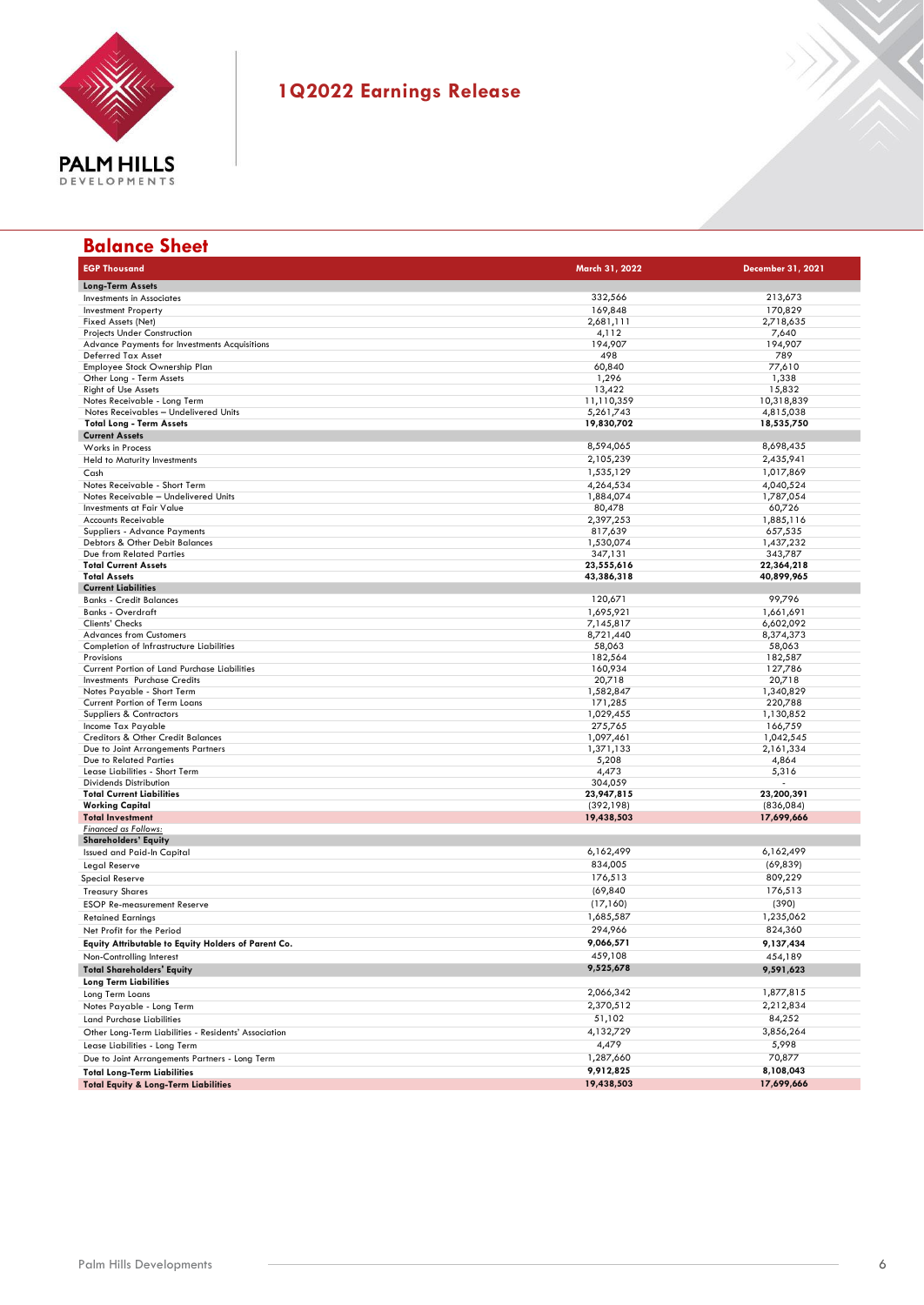

# **Cash Flow Statement**

| <b>EGP Thousand</b>                                                      | March 31, 2022 | March 31, 2021           |
|--------------------------------------------------------------------------|----------------|--------------------------|
| Net Profit for the Period (Before Income Tax & Non-Controlling Interest) | 415,102        | 301.641                  |
| Interest on Land Purchase Liabilities                                    | 31,682         | 16,815                   |
| <b>Administrative Depreciation</b>                                       | 47,739         | 46,126                   |
| <b>Provision Formed</b>                                                  | 1,650          | 3,396                    |
| Finance Costs & Interest                                                 | 118,582        | 64,444                   |
| Gain (loss) on Disposal of Fixed Assets                                  | (120)          | (10, 576)                |
| Share of Profit/Loss of Associates                                       | 7,319          | 1,102                    |
| Interest Income - Amortization of Discount on Notes Receivables          | (11,982)       | (3,824)                  |
| Gains on Investments in Fair Value through Profit or Loss                | (1,467)        | (5, 245)                 |
| Gains and losses on Held to Maturity Investments                         | (15, 274)      | (9,651)                  |
| <b>Estimated Credit Loss</b>                                             | 726            | (98)                     |
| <b>Operating Profit Before Changes in Working Capital Items</b>          | 589,194        | 404,227                  |
| Cash flow from Operating Activities                                      |                |                          |
| Change in Work in Process                                                | 105,708        | (292, 825)               |
| Change in Notes Receivables                                              | (1,002,929)    | (988, 925)               |
| Change in Investments in Fair Value through Profit or Loss               | (19,752)       | (1,822)                  |
| Change in Notes Receivables Undelivered Units                            | (543,725)      | ÷,                       |
| Change in Held to Maturity Investments                                   | 330,702        | (104, 683)               |
| Change in Accounts Receivable                                            | (512, 874)     | (79, 320)                |
| Change in Suppliers - Advance Payments                                   | (160, 104)     | (87, 353)                |
| Change in Debtors & Other Credit Balances                                | (92, 843)      | 88,721                   |
| Change in Due from Related Parties                                       | (3,197)        | (4, 236)                 |
| <b>Change in Advances from Customers</b>                                 | 347,068        | 260,976                  |
| <b>Utilized Provisions</b>                                               | (1,673)        | 1,021                    |
| Liabilities from Customers' Checks                                       | 543,726        | $\blacksquare$           |
| Change in Due to Related Parties                                         | 344            | ÷,                       |
| change in Notes Payables                                                 | 368,014        | (123,049)                |
| Change in Suppliers & Contractors                                        | (101, 397)     | 292,038                  |
| Income Tax Paid                                                          | (191)          | (718)                    |
| Change in Creditors and Other Debit Balances                             | 48,827         | 101,406                  |
| Change in Other Long Term - Residents' Association                       | 276,465        | 171,636                  |
| Change in Guaranteed Payments - Joint Arrangements                       | 426,581        | 172,401                  |
| Dividends                                                                | 310,149        | $\overline{\phantom{a}}$ |
| Leasing Contracts Liabilities - Short Term                               | (2, 361)       | $\blacksquare$           |
| <b>Net Cash (Used In) Operating Activities</b>                           | 601,669        | (190, 504)               |
| Cash Flows from Investing Activities                                     |                |                          |
| Payments for Purchase of Fixed Assets                                    | (6,889)        | (9,324)                  |
| Proceeds from Sale of Fixed Assets                                       | 120            | 10,618                   |
| Payment                                                                  | 2,409          |                          |
| Payments for Associates Investment                                       | (126, 211)     | (10, 368)                |
| Adjustments to properties investments                                    | (157)          |                          |
| Receipts from Other Assets                                               | 42             | 42                       |
| Proceeds from Investments in Fair Value through Profit or Loss           | 1,467          | 5,245                    |
| Proceeds from Held to Maturity Investments                               | 15,274         | 9,651                    |
| <b>Cash Flows from Investing Activities</b>                              | 109,181        | 5,864                    |
| <b>Cash Flows from Financing Activities</b>                              |                |                          |
| <b>Credit Balance</b>                                                    | 20,875         | (7, 337)                 |
| <b>Banks - Overdraft</b>                                                 | 34,230         | 50,174                   |
| <b>Treasury Shares</b>                                                   | $\overline{a}$ | (69, 840)                |
| <b>Adjustments to Retained Earnings</b>                                  | (45,000)       | (227, 520)               |
| Dividends                                                                | (349,059)      |                          |
| Minority Interests                                                       | (5,920)        | 41,185                   |
| Deferred Tax                                                             | 190            | 787                      |
| Proceeds from Loans                                                      | 224,023        | 219,638                  |
| <b>Repayment of Loans</b>                                                | (85,000)       | (137, 141)               |
| <b>Finance Costs &amp; Interests</b>                                     | (118, 582)     | (64, 444)                |
| <b>Net Cash Provided by Financing Activities</b>                         | (24, 816)      | (194, 497)               |
| Net Cash Flow during the Period                                          | 517,305        | (379, 137)               |
| Impact of Estimated Credit Losses                                        | (45)           | $\overline{\phantom{a}}$ |
| Cash & Cash Equivalents at Beginning of the Period                       | 1,017,869      | 1,579,250                |
| Cash & Cash Equivalents as of March 31, 2022                             | 1,535,129      | 1,200,113                |